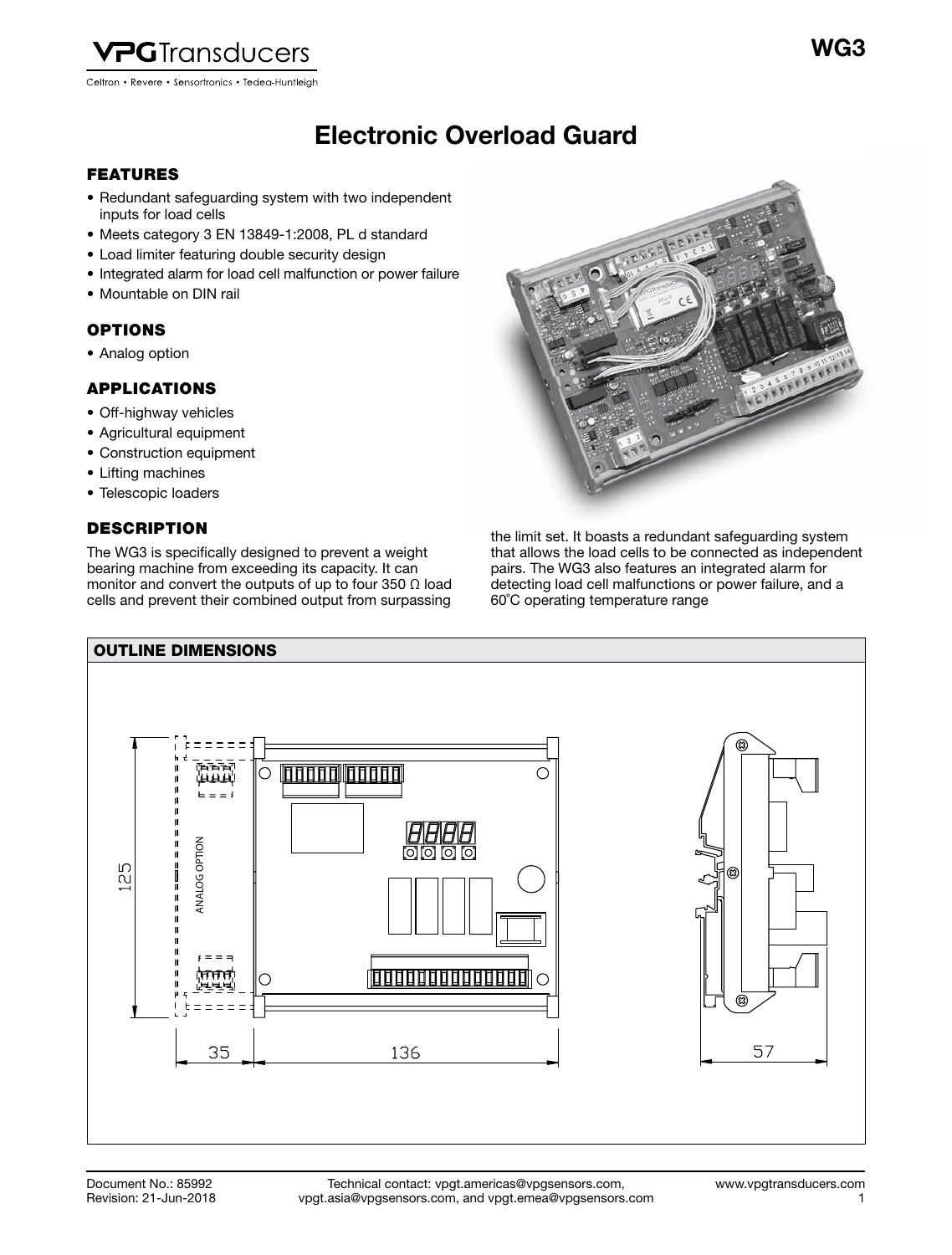

Electronic Overload Guard

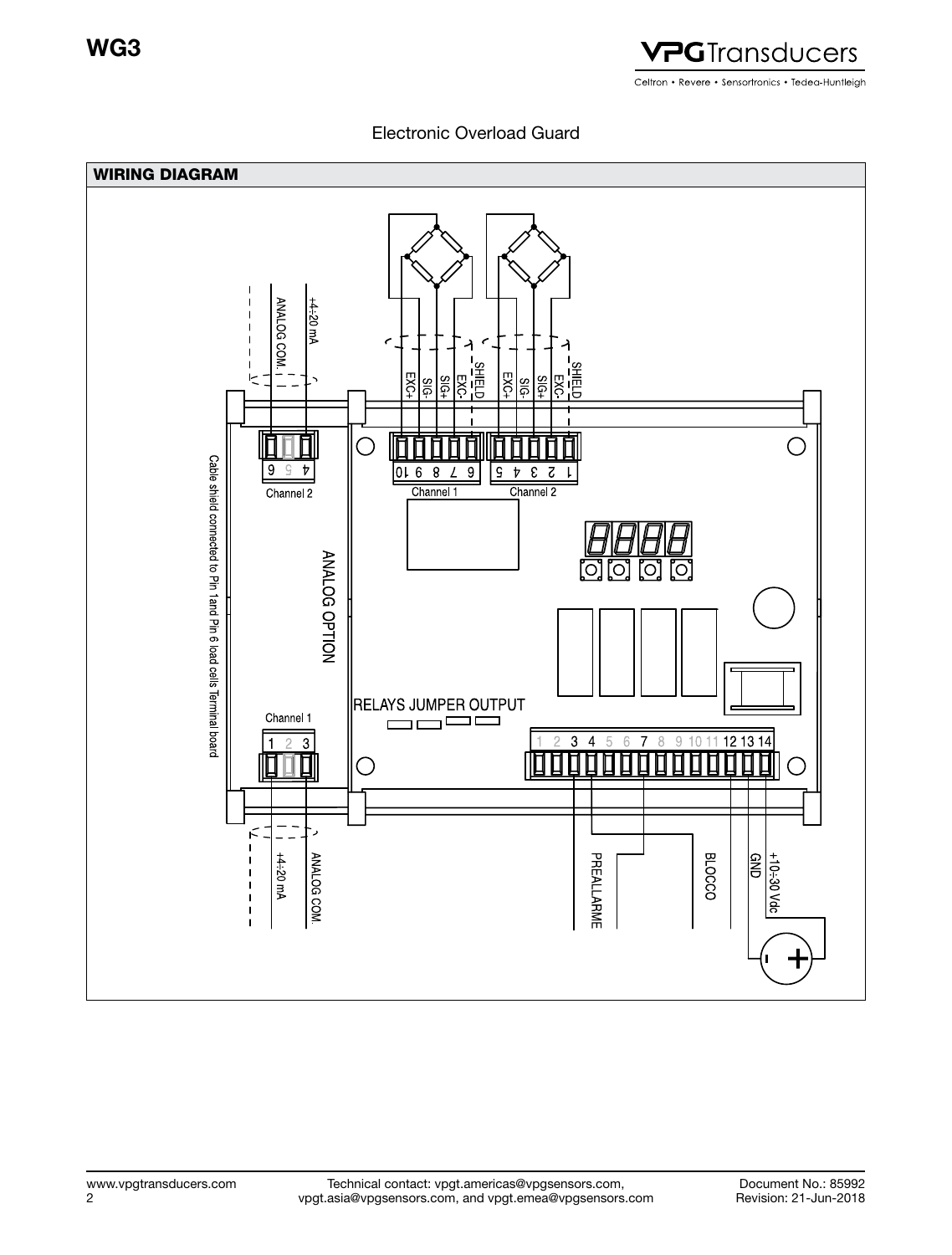

### SPECIFICATIONS

#### PERFORMANCE

Power Output 10 to 30 VDC

Insulation Class III

Measuring Range  $-3.9$  to  $+3.9$  mV/V

Input Sensitivity 0.02 μV/division

Internal Resolution 24 bit

Calibration Type Digital, from the keyboard

Frequency Signal Updates 12 to 1000 Hz

Filter (Adjustable) 0.25 to 3 Hz

#### ENVIRONMENTS

Operating Temperature –10 to +50˚C (max humidity before condensation 85%)

Storage Temperature -20 to 60˚C

### **ELECTRICAL**

Maximum Power Consumption 6 W

#### DISPLAY AND KEYBOARD

**Display** 4 digit, 7 segment LED

Digit Height 7 mm

Keyboard 4 key mechanical keyboard

Functions Executable From Keyboard Calibration of Zero and Full Scale values

## Electronic Overload Guard

#### INPUT AND OUTPUTS

Load Cell Inputs 4 at 350  $\Omega$  for both measuring channels

Logic Outputs Alarm 4 relay outputs

Interruption Control for Load Cell Cable Indication on the display and via relay

Optional Analogue Output 4 to 20 mA (1 output per channel)

Resolution 16 bit

Linearity <0.03% of full scale

Impedance  $300 \Omega$ 

### ENCLOSURES

**Dimensions** 136 x 125 x 57 mm L x H x D; 171  $\times$  125  $\times$  57 mm L  $\times$  H  $\times$  D with analog option

**Mounting** DIN rail mount

Electrical Connections 5.08 mm terminal screw blocks

#### APPROVALS

#### EN

EN 61000-6-2; EN 61000-6-3 EMC to EN 61010-1 for electrical safety; EN 13849-1 parts of control systems related to safety